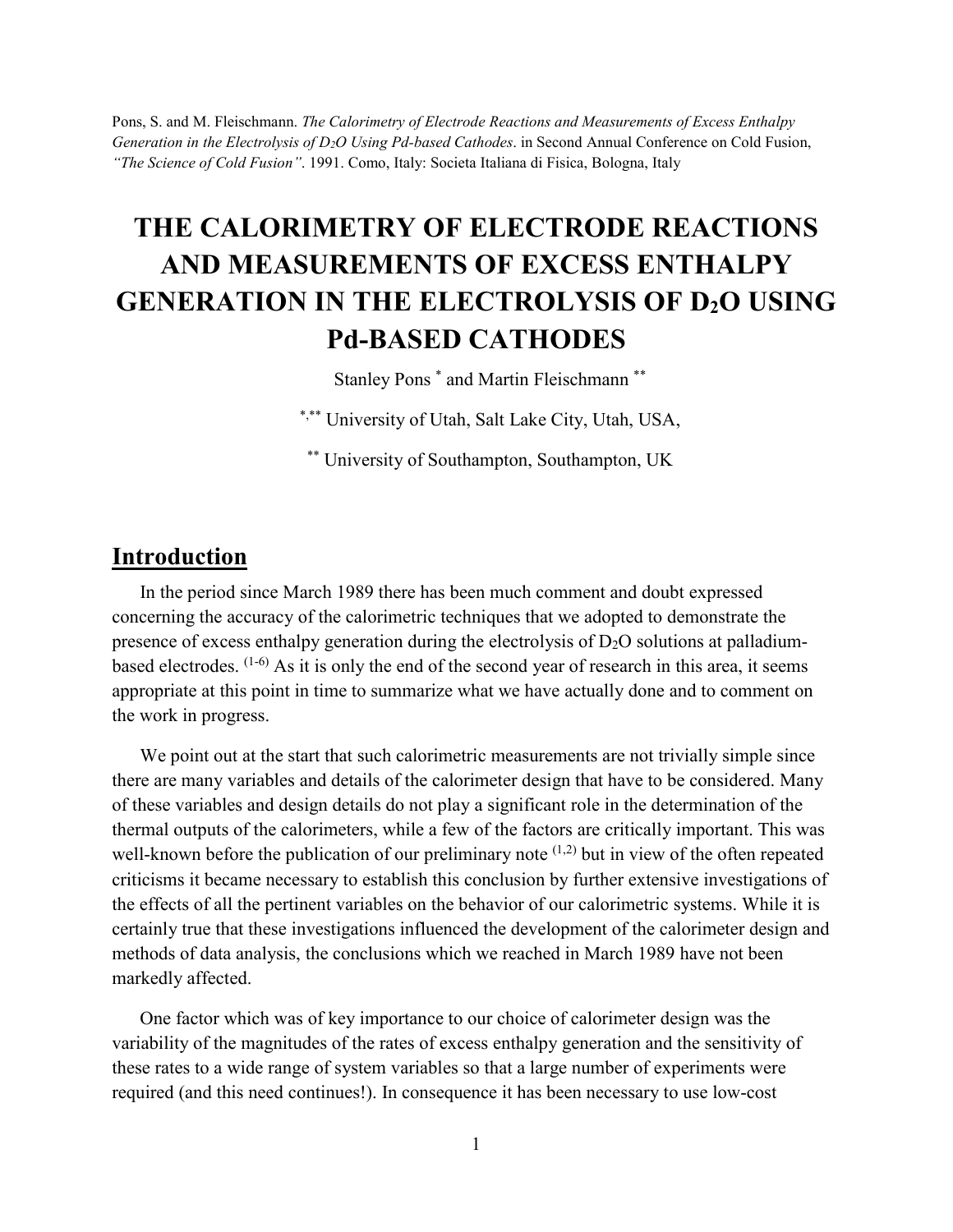calorimeters. Most importantly, it has always been evident that each experiment be carried out for very long times: the minimum time for a single experiment has been three months.

In this paper we outline first of all the general considerations which influenced our choice of calorimeter and then describe the evolution of the design since October 1989. We go on to discuss the methodology which we have adopted to obtain accurate thermal balances for the cells. In this discussion we pay particular attention to a number of issues which have been raised repeatedly and which are important to the understanding of the limits of accuracy as well as the sensitivity of the measurements with such calorimeter designs; some of these issues have not yet been adequately described in the literature but are of crucial importance to measurements of excess enthalpy generation at very low enthalpy inputs. These measurements are part of our ongoing program, this part being aimed at the understanding of the reality or otherwise of a "threshold" for the onset of excess enthalpy generation. In the final section we give an outline of some of our recent measurements at the opposite extreme of intermediate to high current densities. The excess enthalpy generated under such conditions is so high that precise characterization of the calorimeters proves to be unnecessary since, in the limit, heat transfer from the cells is dominated by evaporation of the solvent.

### **Factors Influencing the Design of Electrochemical Dewar Calorimeters: Early Designs.**

In the experiments reported to date, we have been concerned mainly with the electrode reactions

$$
2 D_2 O + 2e \ge D_2 + 2O D - (i)
$$

$$
4 \text{ OD} - \rightleftarrows 0_2 + 2 \text{ D}_2\text{O} + 2\text{e}
$$
 (ii)

in which  $O_2$  gas is continuously evolved at the anode surface while  $D_2$  gas is evolved at the cathode following the charging of the lattice with deuterons. The possible sources of heat generation in the cell will then be due to reactions (i) and (ii), any catalytic recombination of deuterium and oxygen in the cell, any other chemical reactions occurring in the solution or at the electrode surfaces (or at the surfaces of any other cell components), Joule heating of the electrolyte solution and any excess enthalpy generation in the metal lattice.

The total enthalpy generation in the cell will be coupled to heat flow into and out of the calorimeter through the radiant surfaces and through the thermally conductive components of the cell at the top of the calorimeter. The sources of heat generation are localized and the temperature fluctuations due to these localized sources are dissipated by the decay of eddies; we have pointed out that the simplest method of efficiently reducing these non-uniformities at low cost is to build calorimeters that are in the shape of long cylinders, and the first generation calorimeter was of the type shown in Fig. 1. In such calorimeters, enthalpy generation at or in the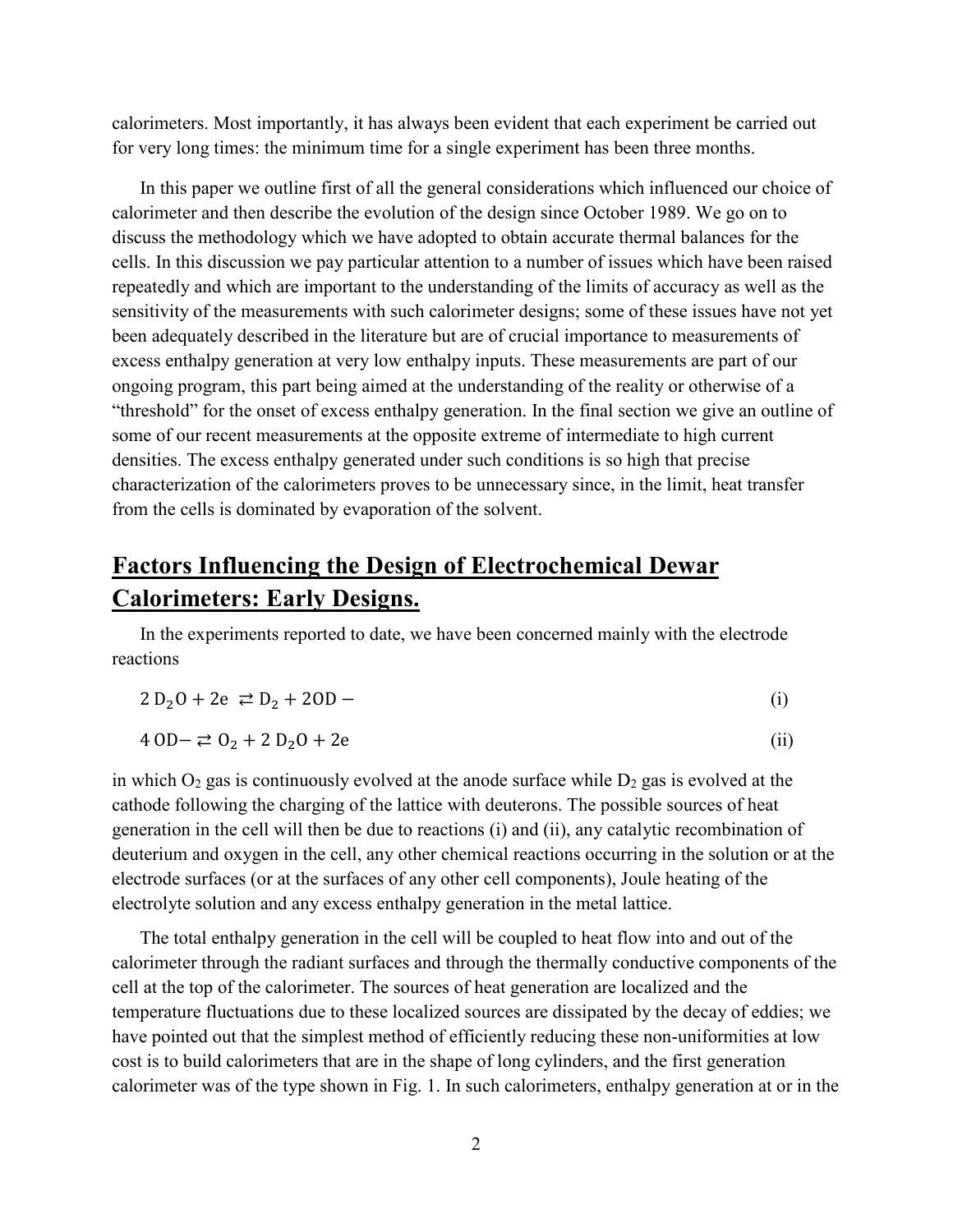electrodes is uniform in the axial (z) direction. The gas evolution reactions (i) and (ii) ensure that the thermal equilibration of temperature in the cell will then be due to convective stirring by the eddies developed in the electrode boundary layers and their subsequent relaxation into the bulk of the solution. We have demonstrated that this occurs rapidly, and that the rate of radial mixing is about one order of magnitude faster than total mixing in the axial direction. We have reported that for intermediate to high rates of electrolysis of  $H_2O$  or  $D_2O$  (current densities in the range of about 50-2000mA cm<sup>-2</sup>; cell currents 200-1600mA) the gas evolution gives rise to radial mixing on a time scale on the order of  $\sim$ 3s and axial mixing on a scale of about  $\sim$ 20s. Axial gradients in temperature therefore are never established, and the thermal relaxation times  $(\tau \sim M_0/4k_R' \theta_{\rm bath}^3)$ of these calorimeters are known to be  $\sim$ 1 hour; the calorimeters behave as well-stirred tanks (uniform temperature).

We have drawn a number of conclusions regarding the design criteria of these calorimeters from consideration of the likely sizes of the diffusing thermal eddies and their rate of relaxation into the solution. In summary, we have concluded that it is necessary to decrease the diameter of the cells with respect to the length and to minimize the total volume as far as possible. Furthermore, it is necessary to scale the radiant surface area of the calorimeter so that sufficiently large values of the differences in temperature between the cell contents and the bath are established so as to allow sufficiently accurate measurements to be made. In this way we can also minimize the effects of the fluctuations and achieve an adequate signal/noise for the measurement of the sought effects. The likely maximum values of the errors encountered in the enthalpy generation in this type of calorimeters have been reported elsewhere (4).

In our estimation many other workers have not given careful consideration to these factors and conclusions have been reached based on experimental results that therefore are subject to excessive sources of systematic and random errors. This is true especially of conclusions regarding the accuracy of such measurements which, needless to say, are strongly affected by the scaling of the electrodes and Dewar cells (other factors are discussed below).

The evolution of our own calorimeter design has followed an iterative program so as to establish that measurements of the excess enthalpy generation are large compared to the systematic and random errors and this program of work is still in train. The measurements made with the generation of calorimeters used in the collection of data up to the report contained in the first full paper  $(4)$  Fig. 1, were shown to be primarily dependent on four independent parameters: (1) the heat transfer coefficient of the cell (at a chosen time of the experiment), (2) the water (heavy water) mass equivalent of the cell, (3) a parameter to allow for the time dependency of the contents of the cell, and therefore the time dependency of the heat transfer coefficient, and (4) the magnitude of any excess enthalpy generation. The understanding and application of the parameter (3) has, in most instances, been ignored or misused, eg<sup>(7,8)</sup> (see further below) and, as a result, the natural evolution of calorimetric studies of the electrochemical reactions has been severely impeded.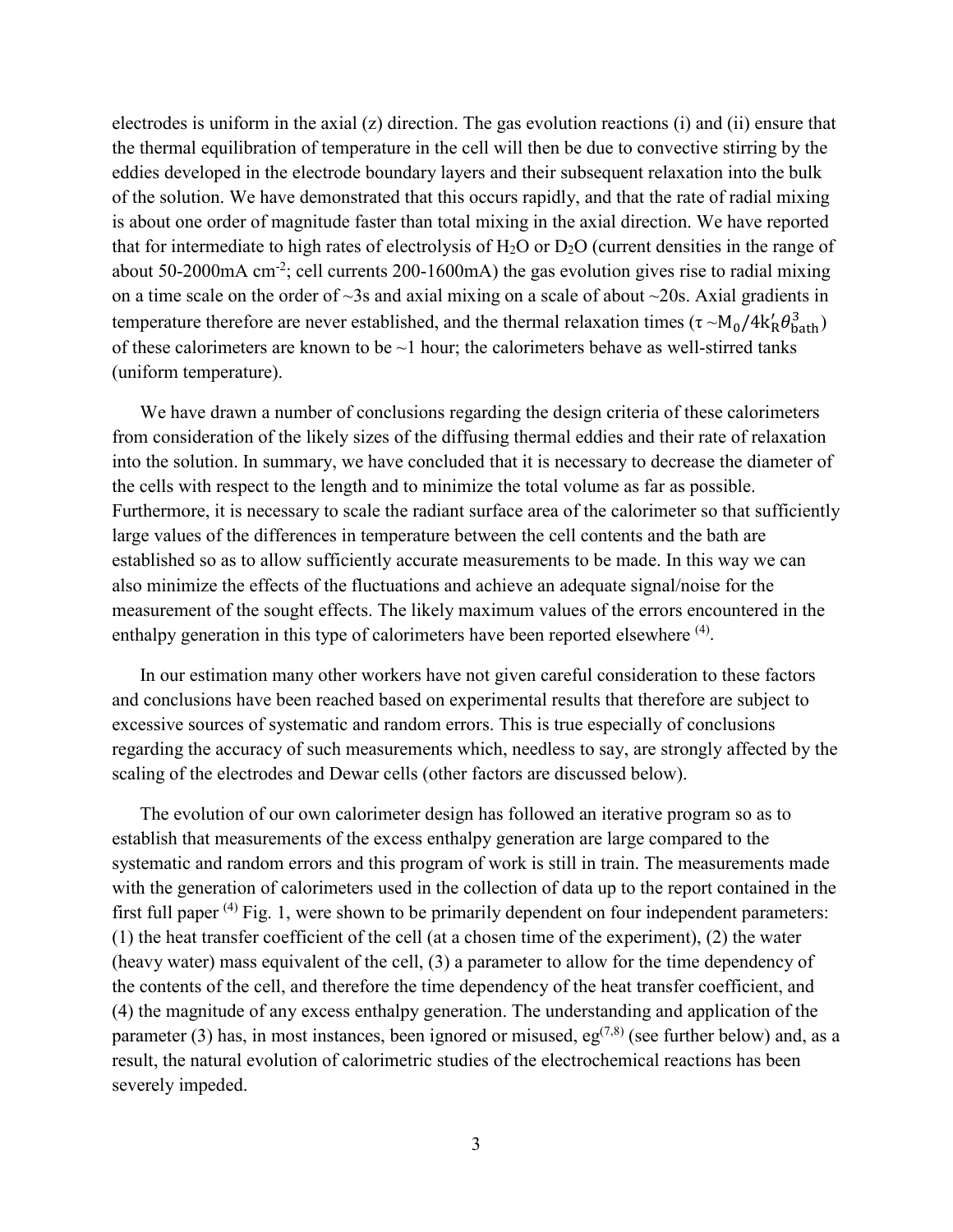### **Further Evolution of the Calorimeter Design**

In late 1989 we adopted a new type of calorimeter for some sets of experiments. The change in design was adopted so as to remove most of the effects of changes in the cell contents on the measurements (parameter (3)). A schematic of this cell is shown in Fig. 2. The design is closely similar to that of the earlier cells, Fig. 1, except for one important change: the silvering of the top portion ensures that heat transfer to the surrounding water bath is dominated by radiation through the lower unsilvered portion. In this way we can ensure that the heat transfer coefficient remains substantially constant during a given measurement cycle providing the fall of the level of electrolyte in the cell due to the combined effects of electrolysis and evaporation is confined to the upper silvered section of the Dewar. The slope of the temperature-time base-line is thereby markedly reduced.



Fig. 1. Original Dewar calorimeter.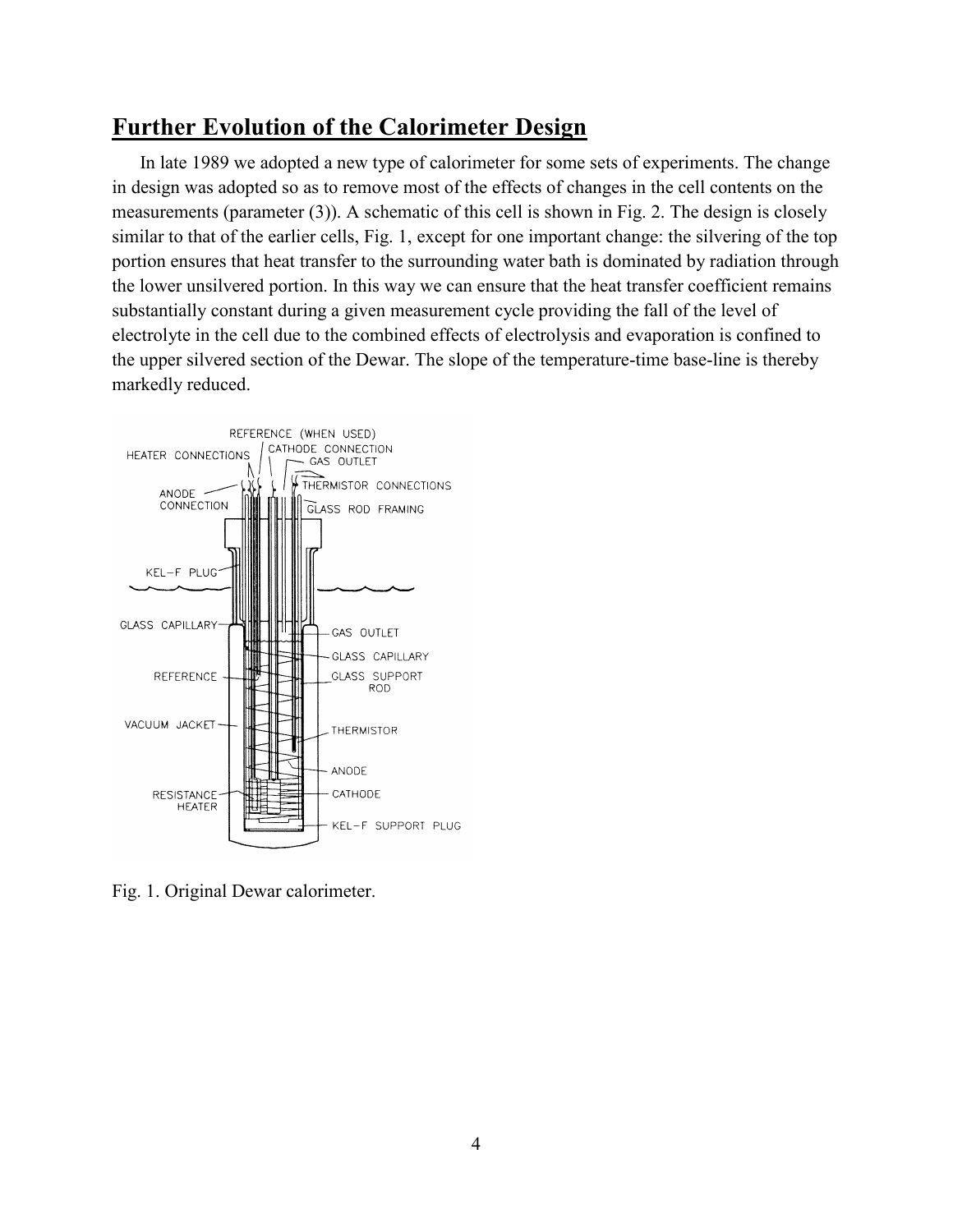

Fig. 2. Silvered Dewar calorimeter.



Fig. 3. Plot of rate of heat transfer vs. difference in cell and ambient temperatures.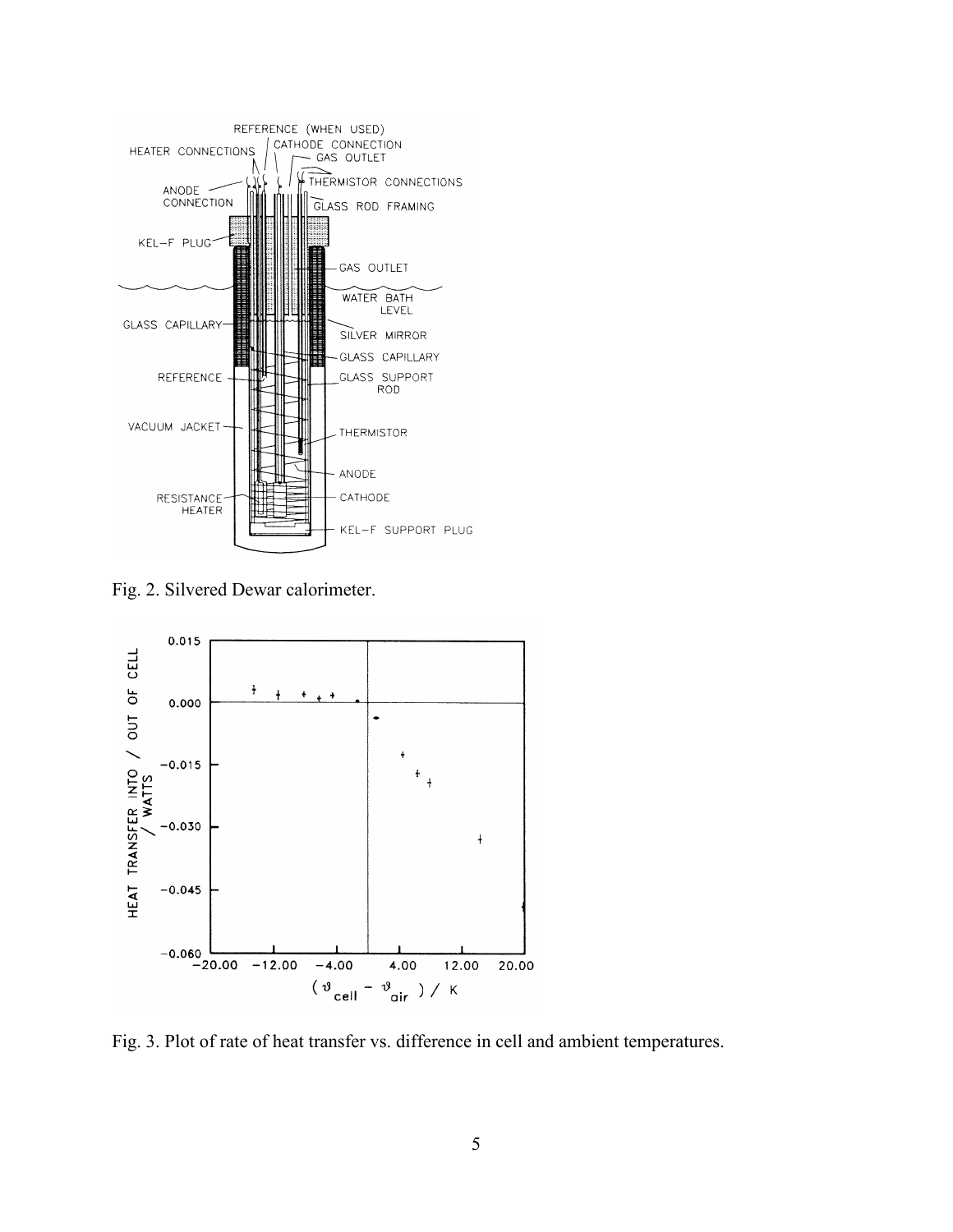

Fig 4. Schematic of methodology used in calibrating the various calorimeters.

The heat transfer coefficients determined for these new cells is close to the values calculated from the Stefan-Boltzmann coefficient and the radiant surface area. The larger values determined for the cells used in our earlier work  $(1-6)$  were due to conduction across the "vacuum gap" due to imperfect evacuation of the cells ie, the conduction path was in parallel to the radiative path not to the air through the top of the cell (see further below).

Further simple changes in the cell design are being investigated at the present time. The objective of these changes is to ensure a more complete sealing of the cell contents and a restriction of air circulation within the closure of the top of the Dewar.

#### **Other Experimental Considerations**

Numerous experimental variables must be controlled so as to reduce the systematic and random errors which can affect the open-cell calorimetric experiments. Some of these variables are self-evident such as the accurate calibration of thermistors and of heater powers used to derive heat transfer coefficients. The effects of other variables is less obvious. Thus, for example, it is not well understood that it is necessary to control the ambient room temperature (and, to a lesser extent humidity) in order to achieve close control of the temperatures of the water baths. In our own work we achieve  $\pm 0.003$  degree although the experiments are scaled so as to never require better than  $\pm$  0.01 degree.

One statement which has been frequently made about the precision of our measurements is that this is markedly reduced by lack of control of heat transfer by conduction through the top of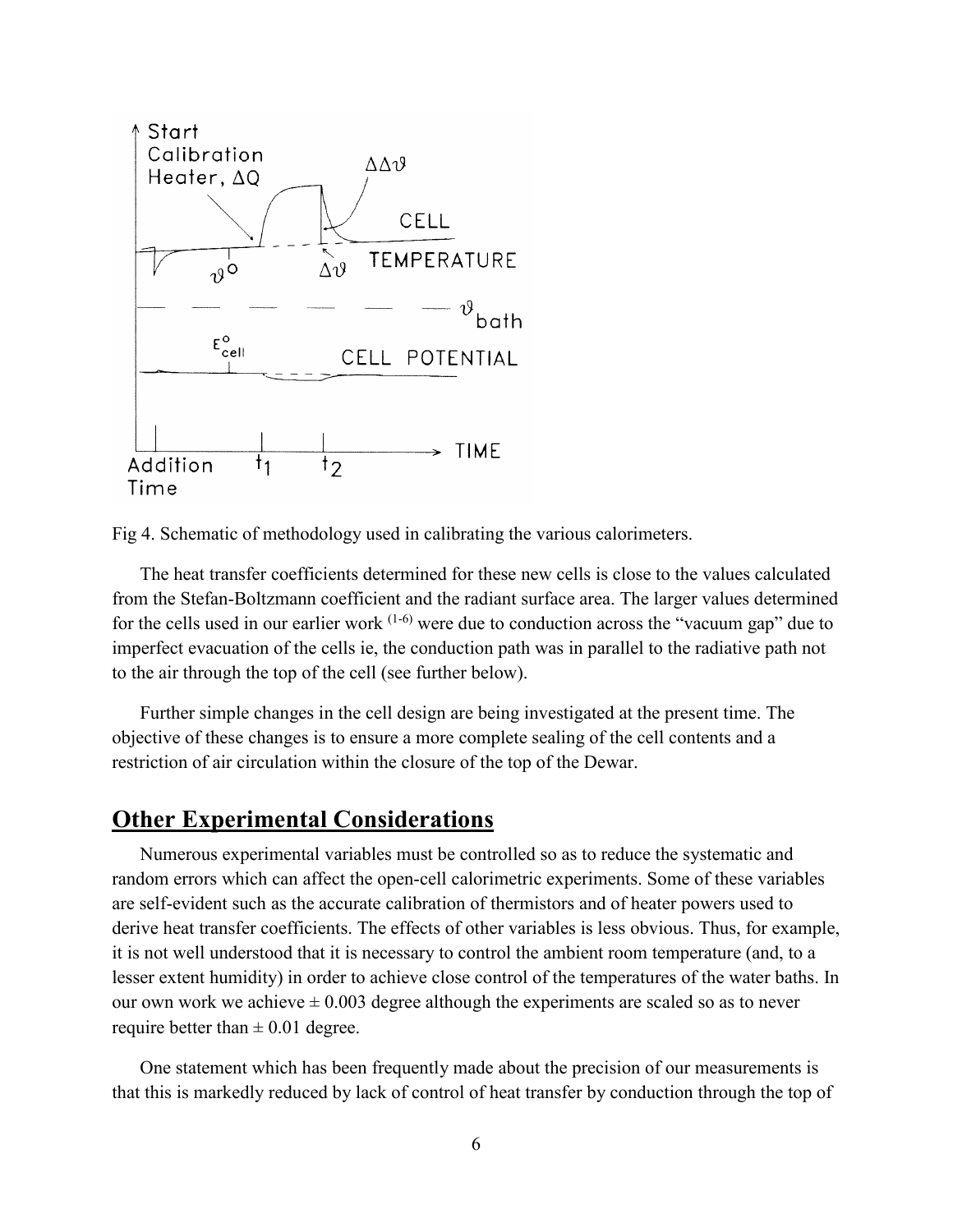the cell. That this statement is erroneous is shown by the data in Fig. 3 (note also that we control the room temperature to  $\pm 1^{\circ}$ ). Thus Fig. 3 relates the heat flow out of or into the cell to the difference between the cell and air temperature (according to whether this is negative or positive). The direction of heat flow in these measurements was controlled by changes in the temperature of the water bath (it should be noted that the cell temperature is close to that of the bath in these experiments). The reason for the change in magnitude of the heat transfer coefficient is almost certainly due to increased air circulation in the glass tubes passing through the Kel F plug. However, the effects of these conductive contributions are in any event quite minor for appreciable differences between the cell and bath temperatures. If necessary, the effect of conduction through the top of the cell can be eliminated by adjusting the cell to the room temperature (using auxiliary cooling of the water bath) but the contribution can also be calculated to better than 0.1mW. We have shown elsewhere that the effects of conduction can in any event be taken into account by defining a modified radiative heat transfer coefficient which is derived from appropriate calibrations of the cell using a resistive heater. This procedure leads to an underestimate of the heat transfer from the cell.: we have always followed procedures which lead to such systematic underestimates but these effects can be corrected for if this is required.

### **Consideration of Various Methods for the Determination of Heat Transfer**

The determination of the heat transfer coefficients and subsequently the rate of the rates of enthalpy generation in these open electrochemical systems is complicated, as mentioned above, by the fact that the contents of the cell change with time; this is true particularly for the results taken completely with unsilvered Dewars  $(1-6)$ . In such a situation, it is clear that a true steady state cannot be attained inside the cell. This would require that  $E_{cell}(t) = constant$  as well as  $\theta(t) =$ constant, and this is never observed. The values of the heat transfer coefficients, therefore, determined from the experimental data depend on the nature of the assumptions underlying the evaluations. Some of our colleagues and associates have argued that it is possible to assume a quasi-steady state and to set  $\frac{d\Delta\theta}{dt} = 0$  in the non-linear inhomogeneous differential equations which describe the appropriate "black-box" models of the calorimeter. This risky assumption of course is motivated by the fact that the evaluation of  $k_R'$  and  $\{E_{cell}(t) - E_{thermoneutrial, bath}\}$   $\}$ considerably simplified since one can then ignore the water/heavy water mass equivalent  $M^0$  of the cell (the total amount of material in the cell). If we also assume the value of the excess enthalpy  $Q_f(t)$  (if this term is present) to be independent of the experimental conditions and further neglect the rate of change in the evaporation of the solvent one determines a value of the heat transfer coefficient which we denote by

$$
(\mathbf{k}_{R}')_{1} = \frac{\Delta Q - \{[\mathbf{E}_{cell}(\mathbf{t})]_{1} - [\mathbf{E}_{cell}(\mathbf{t})]_{2}]\}}{[(\theta_{\text{bath}} + \Delta \theta_{2})^{4} - (\theta_{\text{bath}} + \Delta \theta_{1})^{4}]}
$$
(1)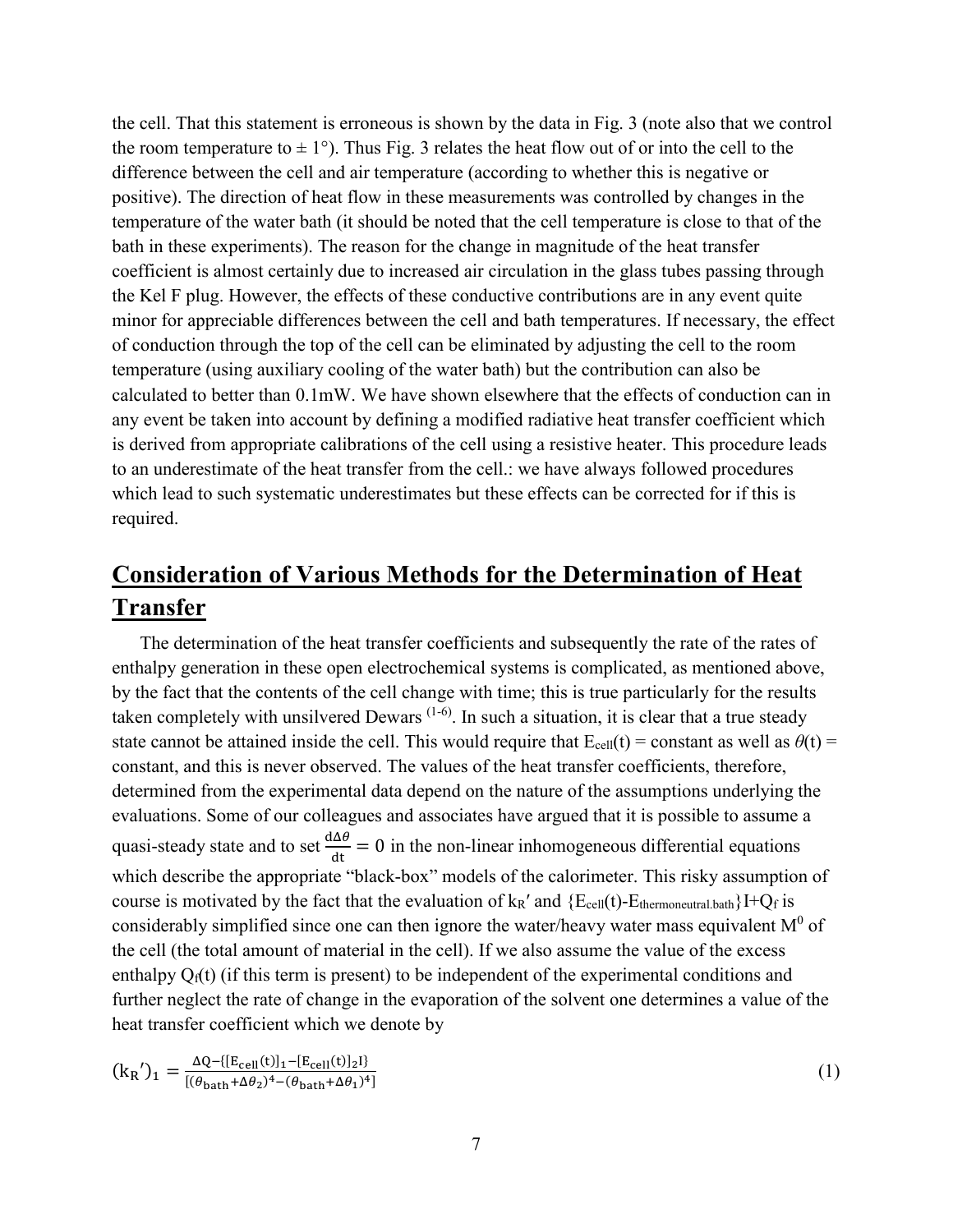where the definitions of the terms are given in Fig. 6. If we treat the change in the evaporation term in the same way as the change in the cell potential, we obtain by analogy to (1) the heat transfer coefficient

$$
(K'_{R})_{2} = \Delta Q - \{ [E_{cell}(t)]_{1} - [E_{cell}(t)]_{2} \}
$$
  
\n
$$
\frac{-3I}{4F} \{ \left( \frac{P_{2}}{P_{*} - P_{2}} \right) \left[ (P_{P,H_{2}O,V} - C_{P,H_{2}O,\ell}) \Delta \theta_{2} + L \right]
$$
  
\n
$$
\frac{-\left( \frac{P_{1}}{P_{*} - P_{1}} \right) \left[ (C_{P,H_{2}O,V} - C_{P,H_{2}O,\ell}) \Delta \theta_{1} + L \right]}{\left[ (\theta_{bath} + \Delta \theta_{2})^{4} - (\theta_{bath} + \Delta \theta_{1})^{4} \right]}
$$
\n(2)

where  $P_1$ ,  $P_2$ , and  $P^*$  are the vapor pressures at the two temperatures and under standard conditions, respectively, and L is the latent heat of evaporation. We regard these two estimates of the heat transfer coefficients to be lower limits.

We have argued that the change in the electrode potential due to the heater pulse ΔQ should not be included in estimating the heat transfer coefficient since the value of  $k_R'$  derived by excluding this change is then used to estimate  $E_{cell}(t)$ -( $E_{thermone, utral, bath}$ )I+Qf. We obtain the heat transfer coefficient

$$
(\mathbf{k}_{\mathsf{R}}')_3 = \frac{\Delta \mathbf{Q}}{[(\theta_{\mathsf{bath}} + \Delta \theta_2)^4 - (\theta_{\mathsf{bath}} + \Delta \theta_1)^4]}
$$
(3)

In deriving this heat transfer coefficient we have also included any change of the term  $-\frac{31}{4F} \left\{ \left( \frac{P_2}{P_{*}-P} \right) \left[ \left( P_{P,H_2O,v} - C_{P,H_2O,\ell} \right) \Delta \theta + L \right]$  with any change in  $\Delta \theta$  caused by the application of a calibration pulse ΔQ. If we were to split off the change in this quantity with Δ*θ* from the variation of  $E_{cell}(t)$  with  $\Delta\theta$ , then by analogy with equations (1) and (2) we would define a heat transfer coefficient

$$
\Delta Q - \frac{-3I}{4F} \left\{ \left( \frac{P_2}{P_{*} - P_2} \right) \left[ \left( P_{P,H_2O,v} - C_{P,H_2O,\ell} \right) \Delta \theta_2 + L \right] \right\}
$$
  

$$
\left( k_R' \right)_4 = \frac{-\left( \frac{P_1}{P_{*} - P_1} \right) \left[ \left( C_{P,H_2O,v} - C_{P,H_2O,\ell} \right) \Delta \theta_1 + L \right]}{\left[ \left( \theta_{\text{bath}} + \Delta \theta_2 \right)^4 - \left( \theta_{\text{bath}} + \Delta \theta_1 \right)^4 \right]}
$$
(4)

We have regarded  $(k_R)$ <sup>3</sup> as an upper limit.

Finally, we have estimated another  $(k_R')_5$  based on the application of non-linear regression fitting of the appropriate "black-box" model of the calorimeters to experimental data derived using these calorimeters. This regression fitting procedure naturally also yields estimates of  $M<sup>0</sup>$ and  $Q_f$  as well as the error limits for all parameters.

The most straightforward way of testing the applicability of the various heat transfer coefficients is the simulation of *θ*-t curves using the various models, the known values of the various parameters, values of  $E_{cell}(t)$  determined directly from the operating cells and choosing values of  $M^0$  and  $(k_R')_5$  derived by the application of the non-linear regression fitting procedure.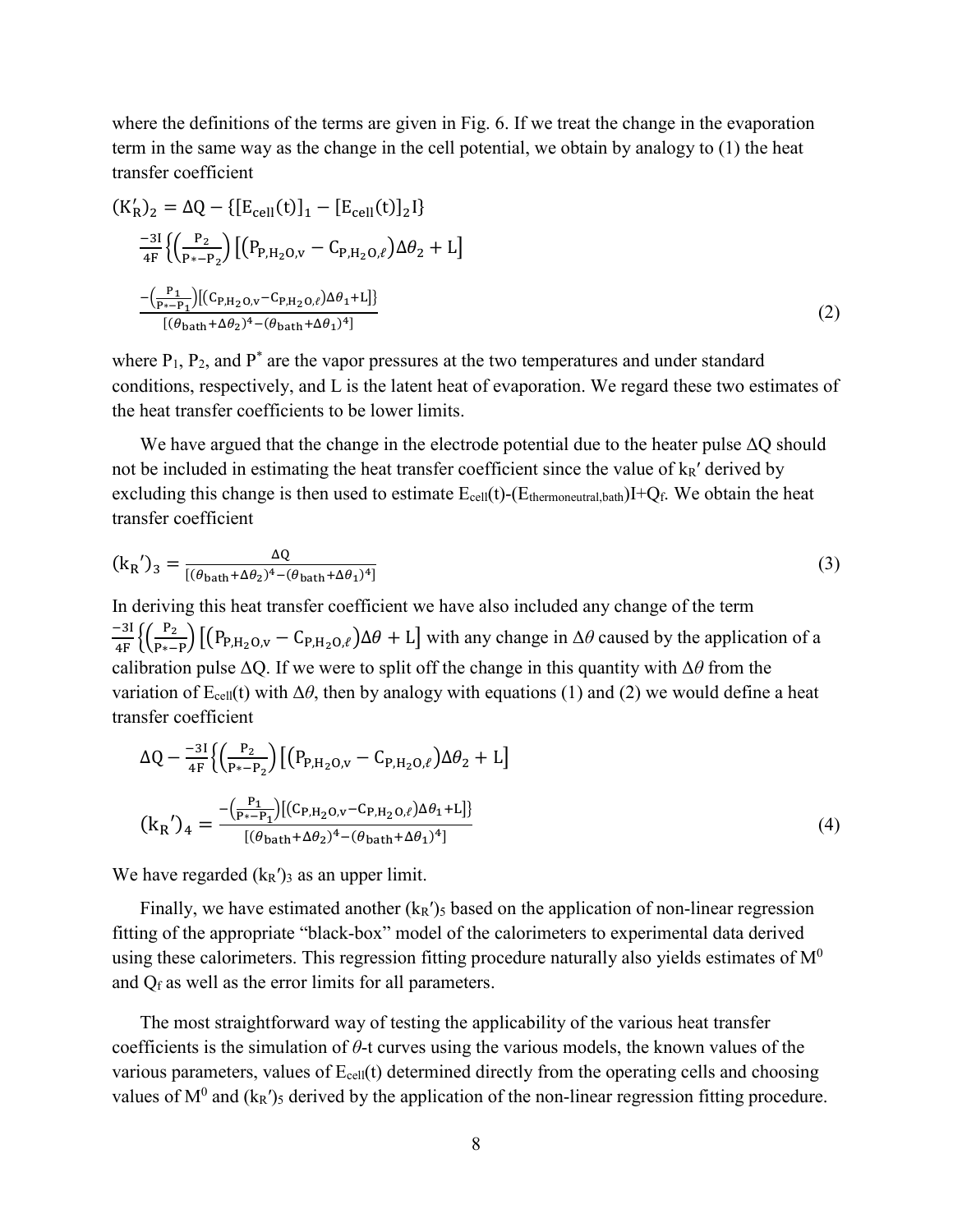We then in turn use equations (1)-(4) to estimate the heat transfer coefficients which are based on the various approximations and we can reapply the non-linear regression procedure to the data simulated with these coefficients, Fig. 5. The divergence between the various heat transfer coefficients is also brought out clearly by Fig. 6 which is based on simulated data alone and includes the effects of the heater calibration pulse. It can be seen that the values  $(k_R')_1$  and  $(k_R')_2$ are incorrect. The main cause in the invalidity of the steady state approximation is that the relevant differential equation must be integrated across the whole of the time region to give a correct account of the shape (and especially the amplitude) of the *θ*-t profile due to the heater calibration pulse.

The results confirm our belief that  $(k_R')_1$  and  $(k_R')_2$  are lower limits while  $(k_R')_3$  is an upper bound.  $(k_R')_4$  may be an overestimate or underestimate depending on the conditions but we have not pursued this question further since any of the values  $(k_R')_1 - (k_R')_4$  can be used as starting points for the non-linear regression fitting; the question of why the use of  $(k_R')_1 - (k_R')_4$  is subject to "double subtraction errors" is in our view not worthwhile pursuing since an exact method of data evaluation is in any event available. The fact that this procedure recovers the "exact" values of the heat transfer coefficient should not be surprising. It is well known, for example, in the field of chemical kinetics that it is necessary to fit the integrated rate equations to the experimental data rather than to carry out mass balances at a given point. This argument applies especially to the differential equation which includes the heater calibration pulse which is clearly more non-linear as well as more inhomogeneous than the differential equation that does not contain the heater calibration pulse.

We have found also that determination of a heat transfer coefficient  $(k_R')_6$  based on the application of the non-linear regression procedure to *θ*-t profiles in the absence of the calibration pulse,  $\Delta Q$ , ie where the only perturbation of the system is due to the addition of the solvent gives values that are close to  $(k_R')_5$ ; this is to be expected. For instance, it is well known in the field of relaxation techniques that any perturbation of the system is sufficient for the determination of kinetic data. It follows that it is advantageous in this form of calorimetry to allow the cell contents to change with time as the *θ* perturbation due to the make-up of the cell suffices for the determination of all the required parameters.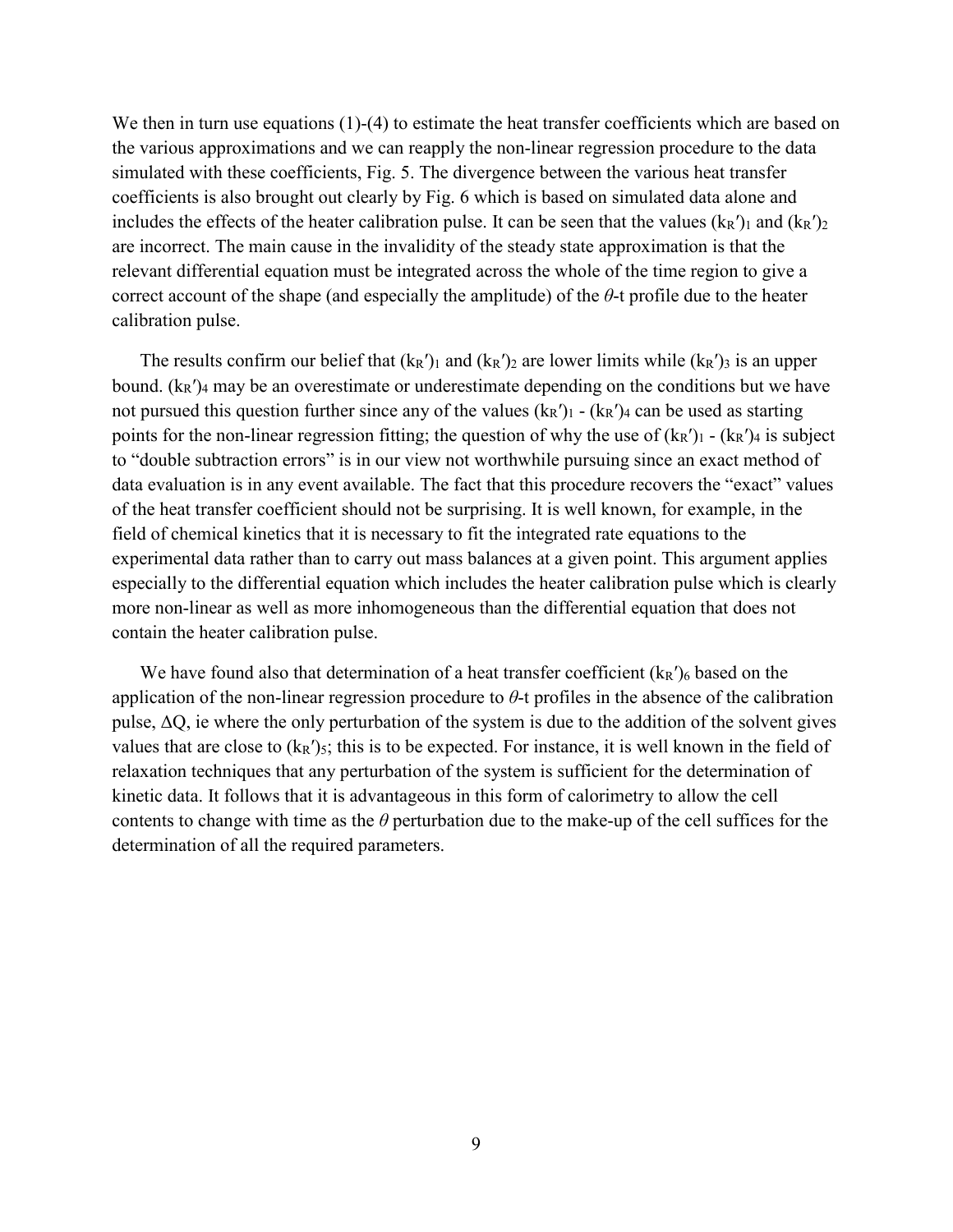

Fig. 5. Simulations of the cell response using the various heat transfer coefficients for a three parameter model.



Fig. 6. Simulations of the cell response for a four parameter model.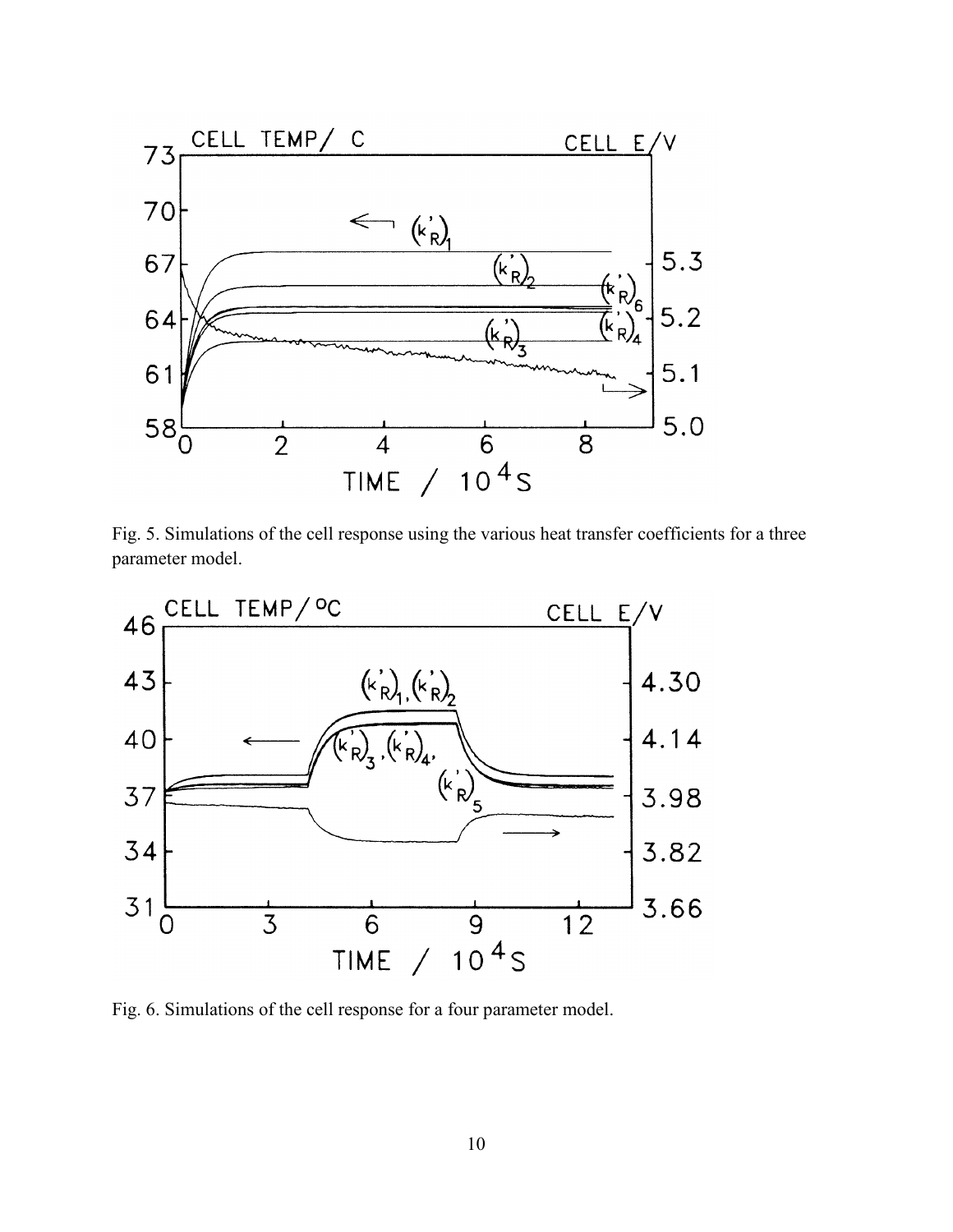

Fig. 7. Plot of the heat transfer coefficients as a function of the cell temperature.



Fig. 8. As Fig. 7 except plotted as a function of the time of determination after cell filled.

We note here also that the heat transfer coefficients  $(k_R')_1 - (k_R')_6$  are apparent values in that any contribution due to conduction through the top of the cell is included in the radiation term (see above). The use of such apparent radiative heat transfer coefficients leads to an underestimate of the heat output from the cell.<sup>(4)</sup> Coefficients derived according to the procedures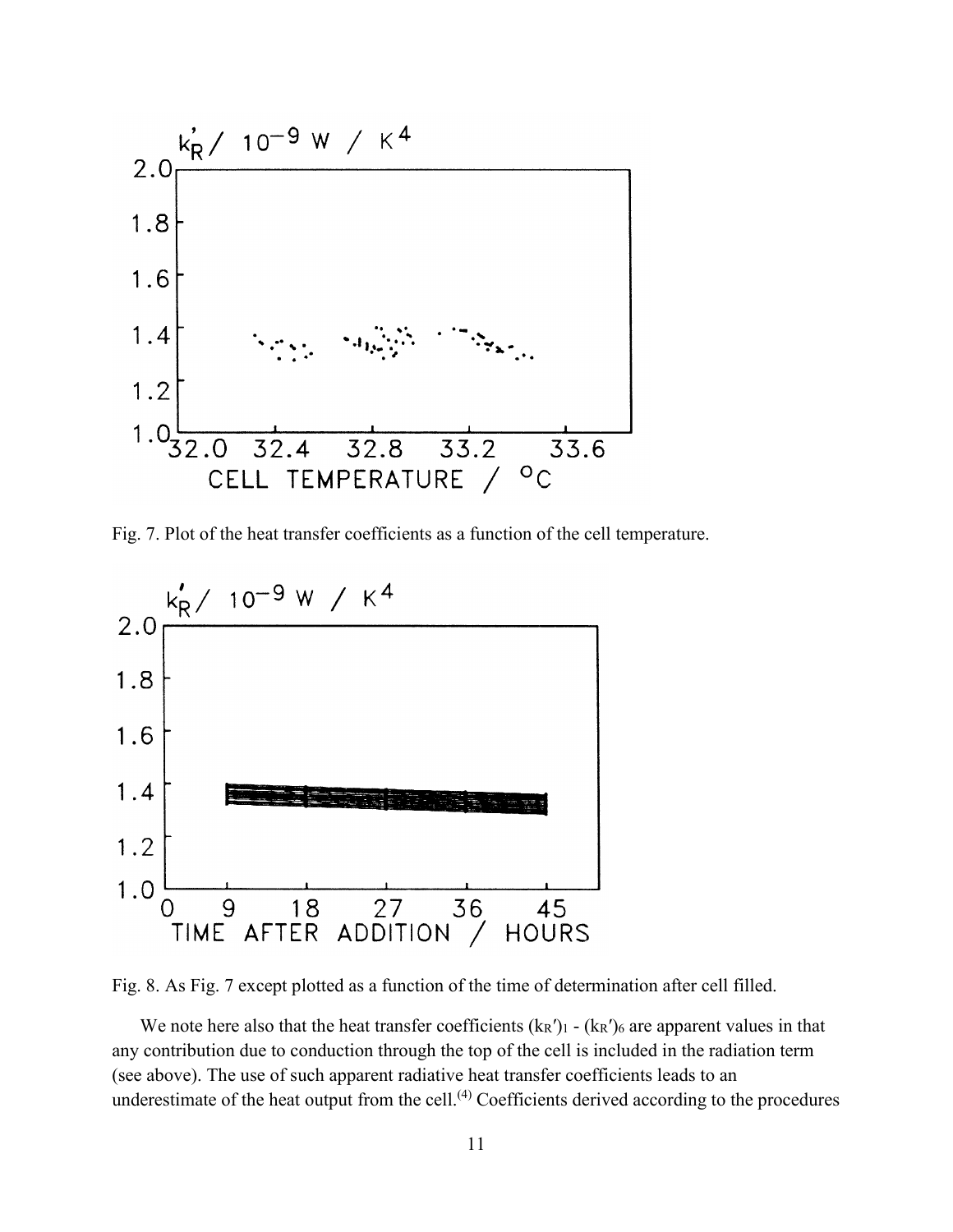embodied in equations  $(1) - (4)$  invariably show considerable scatter eg Fig. 7. This scatter is entirely due to systematic errors induced by uncertainty in the level of filling of the cells since sequences of measurements fall on parallel straight lines, Fig. 8. Indeed superposition of the results at the center point shows that the residual error is given by 0.155%. However, in view of the uncertainty of the values of  $M^0$  at any given time, the heat balances can only be derived following a calibration of the cell and, as has been noted above, a non-linear regression procedure should be used to evaluate the three or four parameters governing the behavior of the "black box" model. Since up to 1000 measurement points are used in each evaluation, a very high level of accuracy can be achieved, this accuracy being set mainly by the precision of our measurement of the power inputs to the resistive heaters.

## **Moving on Towards Clearer Demonstrations of Excess Enthalpy Generation**

The careful analyses of the behavior of the calorimeters described have provided us with a reliable, accurate testing system for determination of enthalpy generation and heat flows for electrochemical experiments. We have been interested more recently in systems that lead to conditions which deviate markedly from the relatively low levels of excess enthalpy generation such as that shown in Figs. 9 and 10. In these systems, the cell contents are driven to boiling under conditions where the excess enthalpy generation is far greater than the total enthalpy input. Under these conditions, it is found that the heat transfer is almost totally dominated by evaporation of the cell contents through the vents in the top of the cell, and the need to determine a heat transfer coefficient due to conduction or radiation becomes somewhat academic.

Application of our models to sections of the data of cells containing blank electrode/electrolyte combinations ( $D_2O$  solutions with Pt cathodes or  $H_2O$  solutions with Pd cathodes) gives  $Q_f \approx 0$  indicating the adequacy of the modelling procedures that we have adopted as well as the applicability of this type of calorimetry to the study of electrode reactions. It is of interest that, as expected, the use of  $(k_R')_1$  and  $(k_R')_2$  in the analysis of these blank cells indicates endothermic operation (which is clearly impossible) whereas the use of  $(k<sub>R</sub>'')<sub>3</sub>$  indicates exothermic operation (which is highly unlikely). Only the use of  $(k_R')_5$  or  $(k_R')_6$  indicates thermal balance. It is also of interest that this thermal balance is maintained even when the cell current is raised so as to drive the cell towards the boiling point. A more demanding test of the calorimetry is based on the cumulative production of excess enthalpy: no cumulative excess enthalpy is predicted during the entire course of the experiment. The exact balance using the best estimate of  $k_R'$  indicates the adequacy of the modelling and evaluation procedures. We note also that we can obtain an exact material balance by accounting for electrolysis and evaporation even when the cell is driven to high temperatures.

Application of the same procedures to cells containing palladium based cathodes in  $D_2O$ electrolytes, however, show excess enthalpy generation for all cells tested when analyzed by the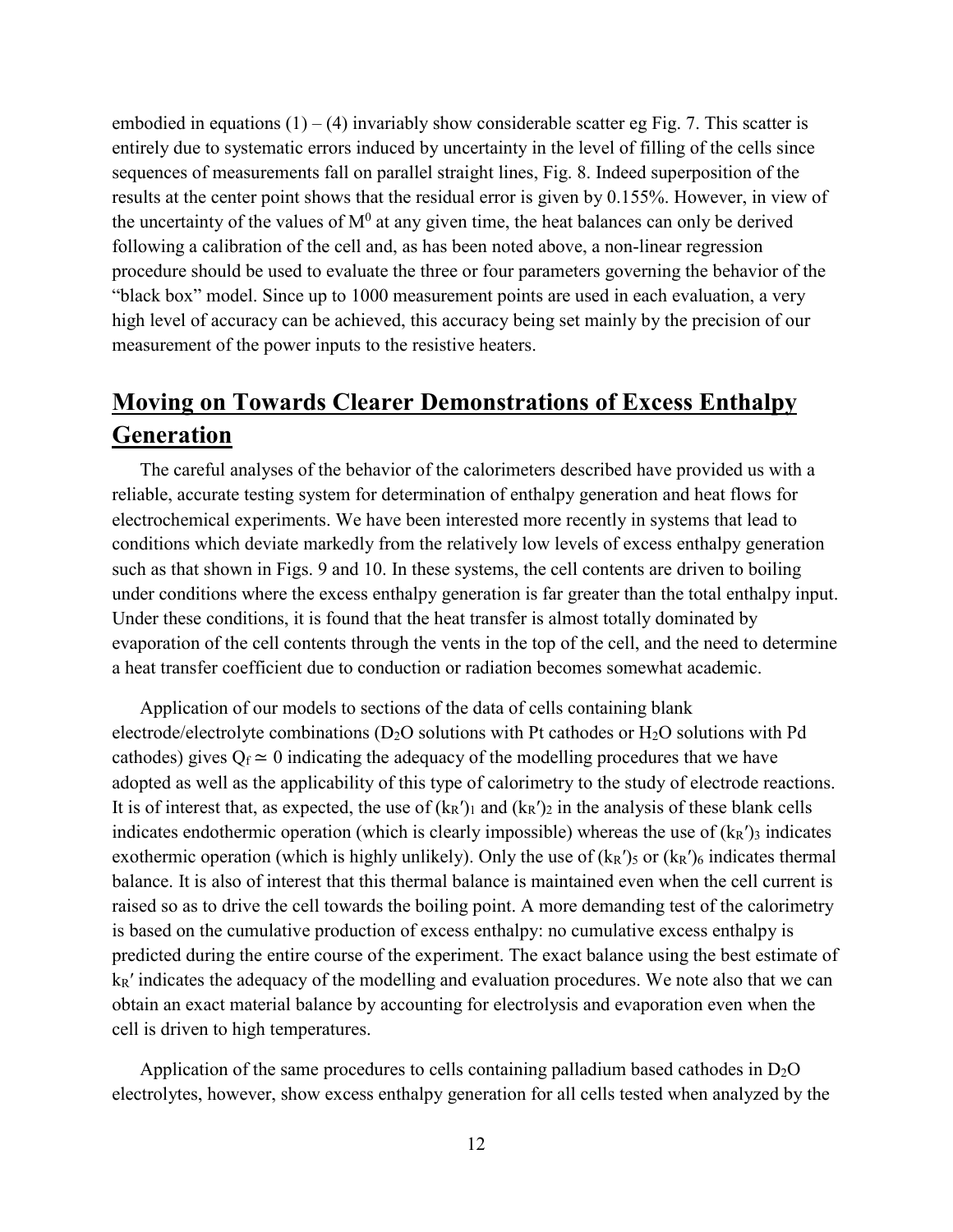same procedures. Of more interest is the fact that the cell contents themselves are evaporated from the cell at a rate that cannot be explained by consideration of the values of the total enthalpy input, even if the heat transfer coefficient is considered to be zero. It is clear that near the boiling point, as mentioned above, the heat flow is totally dominated by evaporation from the cell and that it is impossible to explain the evaporation of the entire contents of the cell in the time scales observed by Joule heating. Fig. 11 shows one example of such behavior (the rate of excess energy generation required to explain the evaporation is ≈50 watts corresponding to specific excess of  $\approx$ 1200 watts cm<sup>-3</sup>).



Fig. 9. Typical cell response for a cell which drives itself to boiling.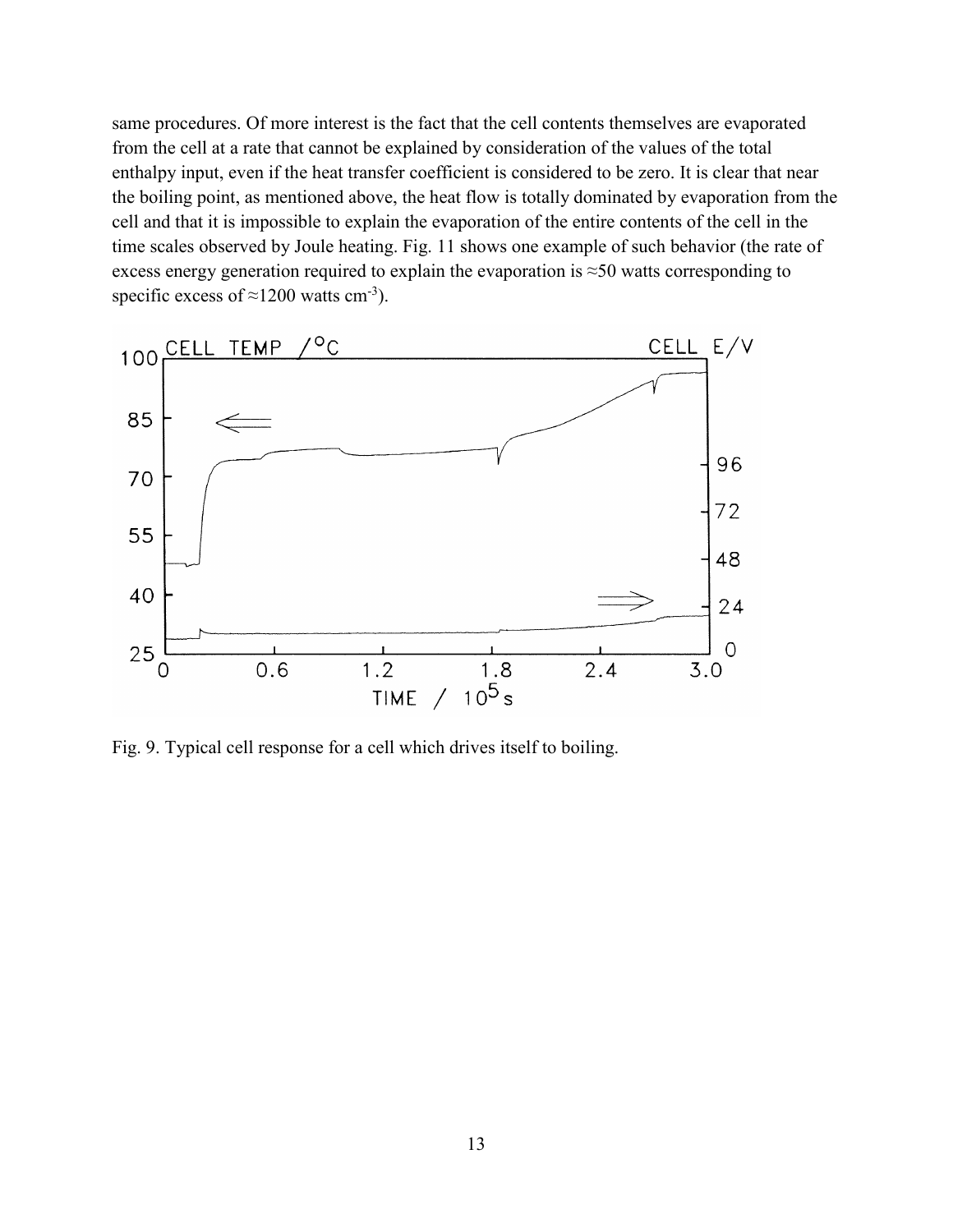

Fig. 10. Plot of the accumulated excess enthalpy for the cell in Fig. 9.



Fig. 11. Cell response for a system which boils out the total cell contents in a short period of time.

While these systems are intriguing, we note here that under such conditions, these calorimeters are very energy inefficient sources of heat, and the next generation of calorimeters must be designed to take this fact into consideration.